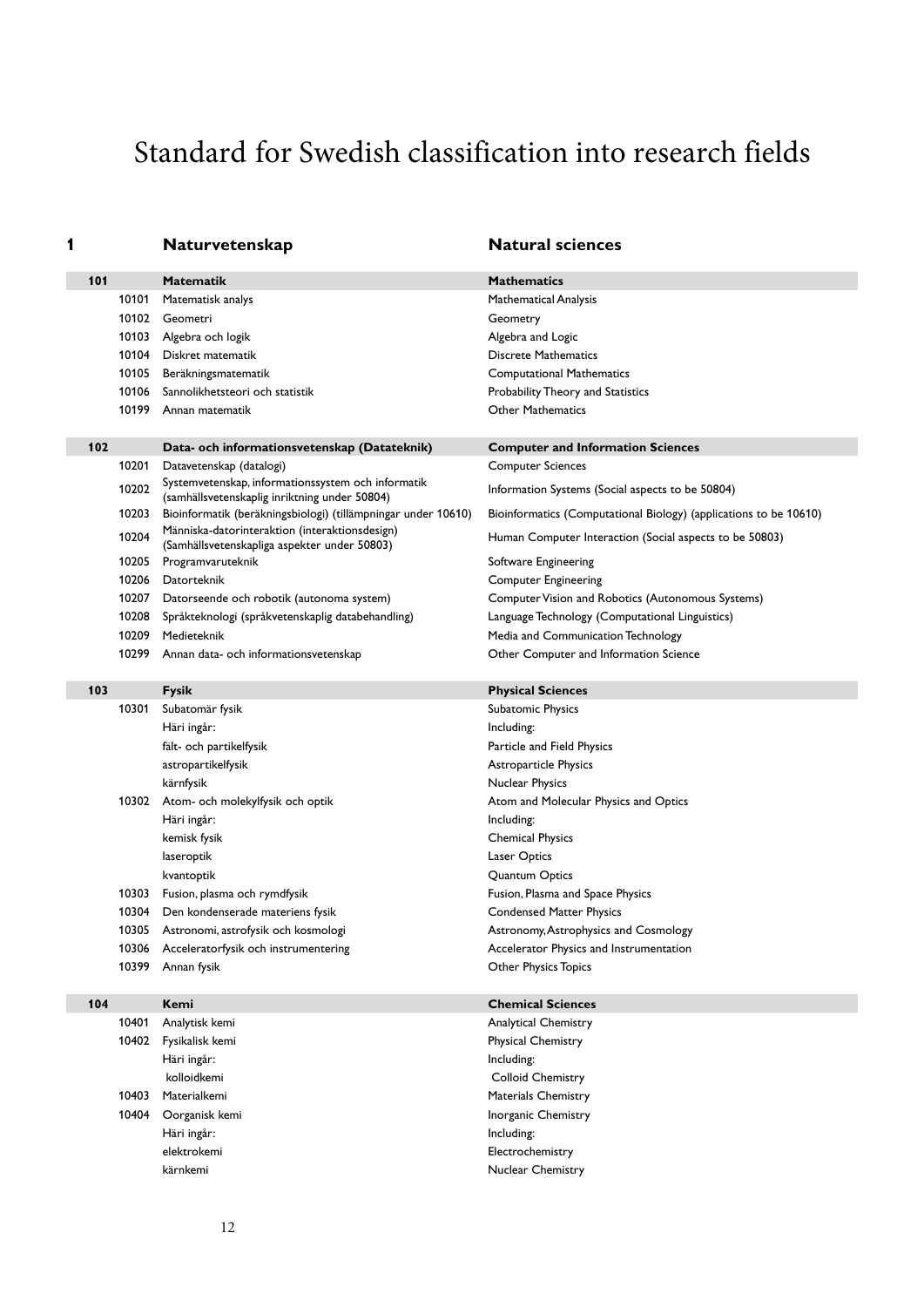| 107 | 10610<br>10611<br>10612<br>10613<br>10614<br>10615<br>10699 | 10203)<br>Ekologi<br>Häri ingår:<br>akvatisk ekologi<br>terrester ekologi<br>bevarandebiologi<br>Biologisk systematik<br>Etologi<br>Utvecklingsbiologi<br>Evolutionsbiologi<br>Annan biologi<br>Annan naturvetenskap | 10203)<br>Ecology<br>Including:<br>Aquatic Ecology<br><b>Terrestrial Ecology</b><br><b>Biodiversity Conservation</b><br><b>Biological Systematics</b><br><b>Behavioural Sciences Biology</b><br>Developmental Biology<br><b>Evolutionary Biology</b><br>Other Biological Topics<br><b>Other Natural Sciences</b> |
|-----|-------------------------------------------------------------|----------------------------------------------------------------------------------------------------------------------------------------------------------------------------------------------------------------------|------------------------------------------------------------------------------------------------------------------------------------------------------------------------------------------------------------------------------------------------------------------------------------------------------------------|
|     |                                                             |                                                                                                                                                                                                                      |                                                                                                                                                                                                                                                                                                                  |
|     |                                                             |                                                                                                                                                                                                                      |                                                                                                                                                                                                                                                                                                                  |
|     |                                                             |                                                                                                                                                                                                                      |                                                                                                                                                                                                                                                                                                                  |
|     |                                                             |                                                                                                                                                                                                                      |                                                                                                                                                                                                                                                                                                                  |
|     |                                                             |                                                                                                                                                                                                                      |                                                                                                                                                                                                                                                                                                                  |
|     |                                                             |                                                                                                                                                                                                                      |                                                                                                                                                                                                                                                                                                                  |
|     |                                                             |                                                                                                                                                                                                                      |                                                                                                                                                                                                                                                                                                                  |
|     |                                                             |                                                                                                                                                                                                                      |                                                                                                                                                                                                                                                                                                                  |
|     |                                                             |                                                                                                                                                                                                                      |                                                                                                                                                                                                                                                                                                                  |
|     |                                                             |                                                                                                                                                                                                                      |                                                                                                                                                                                                                                                                                                                  |
|     |                                                             |                                                                                                                                                                                                                      |                                                                                                                                                                                                                                                                                                                  |
|     |                                                             |                                                                                                                                                                                                                      |                                                                                                                                                                                                                                                                                                                  |
|     |                                                             | Bioinformatik och systembiologi (metodutveckling under                                                                                                                                                               | Bioinformatics and Systems Biology (methods development to be                                                                                                                                                                                                                                                    |
|     | 10609                                                       | Genetik (medicinsk under 30107 och lantbruksvetenskaplig<br>under 40402)                                                                                                                                             | Genetics (medical to be 30107 and agricultural to be 40402)                                                                                                                                                                                                                                                      |
|     |                                                             | entomologi                                                                                                                                                                                                           | Entomology                                                                                                                                                                                                                                                                                                       |
|     |                                                             | ornitologi                                                                                                                                                                                                           | Ornithology                                                                                                                                                                                                                                                                                                      |
|     |                                                             | morfologi                                                                                                                                                                                                            | Morphology                                                                                                                                                                                                                                                                                                       |
|     |                                                             | zoofysiologi                                                                                                                                                                                                         | Zoophysiology                                                                                                                                                                                                                                                                                                    |
|     |                                                             | Häri ingår:                                                                                                                                                                                                          | Including:                                                                                                                                                                                                                                                                                                       |
|     | 10608                                                       | Zoologi                                                                                                                                                                                                              | Zoology                                                                                                                                                                                                                                                                                                          |
|     |                                                             | växtfysiologi                                                                                                                                                                                                        | Plant Physiology                                                                                                                                                                                                                                                                                                 |
|     |                                                             | Häri ingår:                                                                                                                                                                                                          | Including:                                                                                                                                                                                                                                                                                                       |
|     | 10607                                                       | <b>Botanik</b>                                                                                                                                                                                                       | Botany                                                                                                                                                                                                                                                                                                           |
|     |                                                             | mykologi                                                                                                                                                                                                             | Mycology                                                                                                                                                                                                                                                                                                         |
|     |                                                             | virologi                                                                                                                                                                                                             | Virology                                                                                                                                                                                                                                                                                                         |
|     |                                                             | Häri ingår:                                                                                                                                                                                                          | Including:                                                                                                                                                                                                                                                                                                       |
|     | 10606                                                       | under 40302)                                                                                                                                                                                                         | Microbiology (medical to be 30109 and agricultural to be 40302)                                                                                                                                                                                                                                                  |
|     |                                                             | under 40302)<br>Mikrobiologi (medicinsk under 30109 och lantbruksvetenskaplig                                                                                                                                        |                                                                                                                                                                                                                                                                                                                  |
|     | 10605                                                       | Immunologi (medicinsk under 30110 och lantbruksvetenskaplig                                                                                                                                                          | Immunology (medical to be 30110 and agricultural to be 40302)                                                                                                                                                                                                                                                    |
|     | 10604                                                       | Cellbiologi                                                                                                                                                                                                          | Cell Biology                                                                                                                                                                                                                                                                                                     |
|     | 10603                                                       | Biofysik                                                                                                                                                                                                             | Biophysics                                                                                                                                                                                                                                                                                                       |
|     |                                                             | biokemisk metodik                                                                                                                                                                                                    | <b>Biochemical Research Methods</b>                                                                                                                                                                                                                                                                              |
|     |                                                             | Häri ingår:                                                                                                                                                                                                          | Including:                                                                                                                                                                                                                                                                                                       |
|     | 10602                                                       | Biokemi och molekylärbiologi                                                                                                                                                                                         | Biochemistry and Molecular Biology                                                                                                                                                                                                                                                                               |
|     | 10601                                                       | Strukturbiologi                                                                                                                                                                                                      | Structural Biology                                                                                                                                                                                                                                                                                               |
| 106 |                                                             | Biologi (Medicinska tillämpningar under 3 och<br>lantbruksvetenskapliga under 4)                                                                                                                                     | Biological Sciences (Medical to be 3 and Agricultural to be 4)                                                                                                                                                                                                                                                   |
|     |                                                             |                                                                                                                                                                                                                      |                                                                                                                                                                                                                                                                                                                  |
|     | 10599                                                       | Annan geovetenskap och miljövetenskap                                                                                                                                                                                | Other Earth and Related Environmental Sciences                                                                                                                                                                                                                                                                   |
|     | 10509                                                       | Oceanografi, hydrologi och vattenresurser                                                                                                                                                                            | Oceanography, Hydrology and Water Resources                                                                                                                                                                                                                                                                      |
|     | 10508                                                       | Meteorologi och atmosfärforskning                                                                                                                                                                                    | Meteorology and Atmospheric Sciences                                                                                                                                                                                                                                                                             |
|     | 10507                                                       | Naturgeografi                                                                                                                                                                                                        | Physical Geography                                                                                                                                                                                                                                                                                               |
|     | 10506                                                       | Geokemi                                                                                                                                                                                                              | Geochemistry                                                                                                                                                                                                                                                                                                     |
|     | 10505                                                       | Geofysik                                                                                                                                                                                                             | Geophysics                                                                                                                                                                                                                                                                                                       |
|     | 10504                                                       | Geologi                                                                                                                                                                                                              | Geology                                                                                                                                                                                                                                                                                                          |
|     | 10503                                                       | Multidisciplinär geovetenskap                                                                                                                                                                                        | Geosciences, Multidisciplinary                                                                                                                                                                                                                                                                                   |
|     | 10502                                                       | Miljövetenskap (Samhällsvetenskapliga aspekter under 507)                                                                                                                                                            | Environmental Sciences (social aspects to be 507)                                                                                                                                                                                                                                                                |
|     | 10501                                                       | Klimatforskning                                                                                                                                                                                                      | Climate Research                                                                                                                                                                                                                                                                                                 |
| 105 |                                                             | Geovetenskap och miljövetenskap                                                                                                                                                                                      | Earth and Related Environmental Sciences                                                                                                                                                                                                                                                                         |
|     |                                                             |                                                                                                                                                                                                                      | <b>Other Chemistry Topics</b>                                                                                                                                                                                                                                                                                    |
|     | 10499                                                       | kvantkemi<br>Annan kemi                                                                                                                                                                                              | Quantum Chemistry                                                                                                                                                                                                                                                                                                |
|     |                                                             | Häri ingår:                                                                                                                                                                                                          | Including:                                                                                                                                                                                                                                                                                                       |
|     | 10407                                                       | Teoretisk kemi                                                                                                                                                                                                       | <b>Theoretical Chemistry</b>                                                                                                                                                                                                                                                                                     |
|     | 10406                                                       | Polymerkemi                                                                                                                                                                                                          | Polymer Chemistry                                                                                                                                                                                                                                                                                                |
|     | 10405                                                       | Organisk kemi                                                                                                                                                                                                        | Organic Chemistry                                                                                                                                                                                                                                                                                                |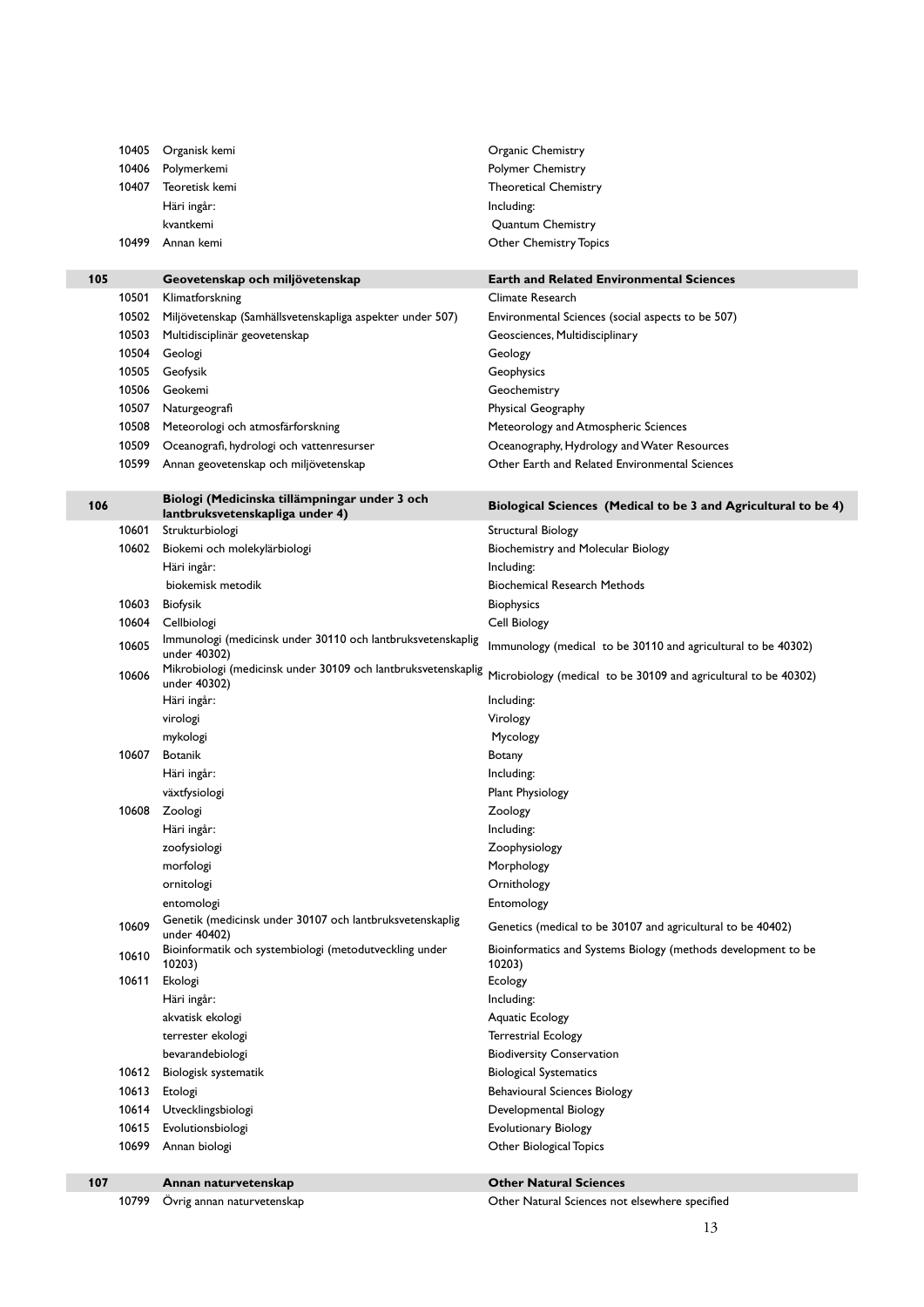| 2   |       | <b>Teknik</b>                                                   | <b>Engineering and Technology</b>                                                        |
|-----|-------|-----------------------------------------------------------------|------------------------------------------------------------------------------------------|
| 201 |       | Samhällsbyggnadsteknik                                          | <b>Civil Engineering</b>                                                                 |
|     | 20101 | Arkitekturteknik                                                | Architectural Engineering                                                                |
|     |       | 20102 Byggproduktion                                            | <b>Construction Management</b>                                                           |
|     |       | 20103 Husbyggnad                                                | <b>Building Technologies</b>                                                             |
|     | 20104 | Infrastrukturteknik                                             | Infrastructure Engineering                                                               |
|     | 20105 | Transportteknik och logistik                                    | Transport Systems and Logistics                                                          |
|     | 20106 | Geoteknik                                                       | Geotechnical Engineering                                                                 |
|     | 20107 | Vattenteknik                                                    | <b>Water Engineering</b>                                                                 |
|     | 20108 | Miljöanalys och bygginformationsteknik                          | Environmental Analysis and Construction Information Technology                           |
|     | 20199 | Annan samhällsbyggnadsteknik                                    | Other Civil Engineering                                                                  |
| 202 |       | Elektroteknik och elektronik                                    | <b>Electrical Engineering, Electronic Engineering, Information</b><br><b>Engineering</b> |
|     | 20201 | Robotteknik och automation                                      | Robotics                                                                                 |
|     | 20202 | Reglerteknik                                                    | <b>Control Engineering</b>                                                               |
|     | 20203 | Kommunikationssystem                                            | <b>Communication Systems</b>                                                             |
|     | 20204 | Telekommunikation                                               | Telecommunications                                                                       |
|     | 20205 | Signalbehandling                                                | Signal Processing                                                                        |
|     | 20206 | Datorsystem                                                     | <b>Computer Systems</b>                                                                  |
|     | 20207 | Inbäddad systemteknik                                           | <b>Embedded Systems</b>                                                                  |
|     | 20299 | Annan elektroteknik och elektronik                              | Other Electrical Engineering, Electronic Engineering, Information<br>Engineering         |
| 203 |       | <b>Maskinteknik</b>                                             | <b>Mechanical Engineering</b>                                                            |
|     | 20301 | Teknisk mekanik                                                 | <b>Applied Mechanics</b>                                                                 |
|     | 20302 | Rymd- och flygteknik                                            | Aerospace Engineering                                                                    |
|     |       | 20303 Farkostteknik                                             | Vehicle Engineering                                                                      |
|     | 20304 | Energiteknik                                                    | <b>Energy Engineering</b>                                                                |
|     | 20305 | Tillförlitlighets- och kvalitetsteknik                          | Reliability and Maintenance                                                              |
|     | 20306 | Strömningsmekanik och akustik                                   | <b>Fluid Mechanics and Acoustics</b>                                                     |
|     | 20307 | Produktionsteknik, arbetsvetenskap och ergonomi                 | Production Engineering, Human Work Science and Ergonomics                                |
|     | 20308 | Tribologi (ytteknik omfattande friktion, nötning och smörjning) | Tribology (interacting surfaces including Friction, Lubrication and Wear)                |
|     | 20399 | Annan maskinteknik                                              | Other Mechanical Engineering                                                             |
|     |       | Häri ingår:                                                     | Including:                                                                               |
|     |       | logistik                                                        | Logistics                                                                                |
|     |       | förbränningsteknik                                              | <b>Combustion Technology</b>                                                             |
|     |       | återvinningsteknik                                              | <b>Recycling Technology</b>                                                              |
| 204 |       | Kemiteknik                                                      | <b>Chemical Engineering</b>                                                              |
|     | 20401 | Kemiska processer                                               | <b>Chemical Process Engineering</b>                                                      |
|     | 20402 | Korrosionsteknik                                                | Corrosion Engineering                                                                    |
|     | 20403 | Polymerteknologi                                                | Polymer Technologies                                                                     |
|     | 20404 | Farmaceutisk synteskemi                                         | Pharmaceutical Chemistry                                                                 |
|     | 20499 | Annan kemiteknik                                                | Other Chemical Engineering                                                               |
| 205 |       | <b>Materialteknik</b>                                           | <b>Materials Engineering</b>                                                             |
|     | 20501 | Keramteknik                                                     | Ceramics                                                                                 |
|     | 20502 | Kompositmaterial och -teknik                                    | Composite Science and Engineering                                                        |
|     | 20503 | Pappers-, massa- och fiberteknik                                | Paper, Pulp and Fiber Technology                                                         |
|     | 20504 | Textil-, gummi- och polymermaterial                             | Textile, Rubber and Polymeric Materials                                                  |
|     | 20505 | Bearbetnings-, yt- och fogningsteknik                           | Manufacturing, Surface and Joining Technology                                            |
|     | 20506 | Metallurgi och metalliska material                              | Metallurgy and Metallic Materials                                                        |
|     | 20599 | Annan materialteknik                                            | Other Materials Engineering                                                              |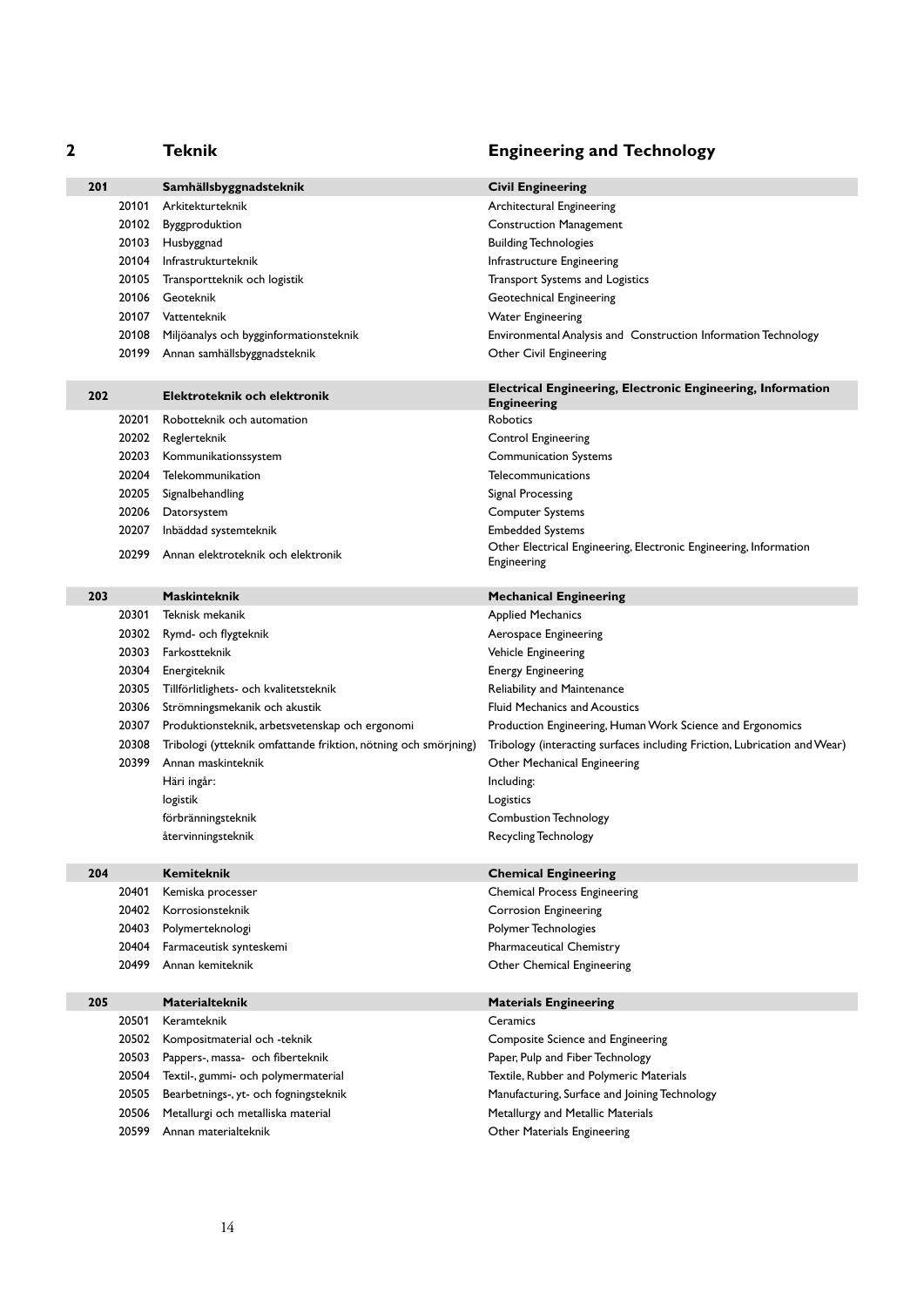| 206 | <b>Medicinteknik</b>                          | <b>Medical Engineering</b>                                 |
|-----|-----------------------------------------------|------------------------------------------------------------|
|     | 20601<br>Medicinsk laboratorie- och mätteknik | Medical Laboratory and Measurements Technologies           |
|     | 20602<br>Medicinsk material- och protesteknik | <b>Medical Materials</b>                                   |
|     | 20603<br>Medicinsk bildbehandling             | Medical Image Processing                                   |
|     | 20604<br>Medicinsk apparatteknik              | <b>Medical Equipment Engineering</b>                       |
|     | 20605<br>Medicinsk ergonomi                   | Medical Ergonomics                                         |
|     | 20699<br>Annan medicinteknik                  | Other Medical Engineering                                  |
|     |                                               |                                                            |
| 207 | <b>Naturresursteknik</b>                      | <b>Environmental Engineering</b>                           |
|     | 20701<br>Geofysisk teknik                     | Geophysical Engineering                                    |
|     | 20702<br>Energisystem                         | <b>Energy Systems</b>                                      |
|     | 20703<br>Fjärranalysteknik                    | <b>Remote Sensing</b>                                      |
|     | 20704<br>Mineral- och gruvteknik              | Mineral and Mine Engineering                               |
|     | 20705<br>Marin teknik                         | Marine Engineering                                         |
|     | 20706<br>Havs- och vattendragsteknik          | Ocean and River Engineering                                |
|     | 20707<br>Miljöledning                         | Environmental Management                                   |
|     | 20799<br>Annan naturresursteknik              | Other Environmental Engineering                            |
|     |                                               |                                                            |
| 208 | Miljöbioteknik                                | <b>Environmental Biotechnology</b>                         |
|     | 20801<br>Biosanering                          | Bioremediation                                             |
|     | 20802<br>Diagnostisk bioteknologi             | Diagnostic Biotechnology                                   |
|     | 20803<br>Vattenbehandling                     | <b>Water Treatment</b>                                     |
|     | 20804<br>Bioteknisk etik                      | <b>Bioethics</b>                                           |
|     | 20899<br>Annan miljöbioteknik                 | Other Environmental Biotechnology                          |
|     |                                               |                                                            |
| 209 | <b>Industriell bioteknik</b>                  | <b>Industrial Biotechnology</b>                            |
|     | Bioprocessteknik<br>20901                     | Bioprocess Technology                                      |
|     | Biokemikalier<br>20902                        | <b>Biochemicals</b>                                        |
|     | 20903<br>Biomaterial                          | <b>Bio Materials</b>                                       |
|     | 20904<br>Bioenergi                            | Bioenergy                                                  |
|     | 20905<br>Läkemedelsbioteknik                  | Pharmaceutical Biotechnology                               |
|     | 20906<br>Biokatalys och enzymteknik           | Biocatalysis and Enzyme Technology                         |
|     | 20907<br>Bioteknisk apparatteknik             | Bioengineering Equipment                                   |
|     | 20908<br>Medicinsk bioteknik                  | Medical Biotechnology                                      |
|     | 20999<br>Annan industriell bioteknik          | Other Industrial Biotechnology                             |
| 210 | <b>Nanoteknik</b>                             | Nano-technology                                            |
|     | 21001 Nanoteknik                              | Nano-technology                                            |
|     |                                               |                                                            |
| 211 | Annan teknik                                  | <b>Other Engineering and Technologies</b>                  |
|     | Livsmedelsteknik<br>21101                     | Food Engineering                                           |
|     | 21102 Mediateknik                             | Media Engineering                                          |
|     | Interaktionsteknik<br>21103                   | Interaction Technologies                                   |
|     | 21199<br>Övrig annan teknik                   | Other Engineering and Technologies not elsewhere specified |
|     |                                               |                                                            |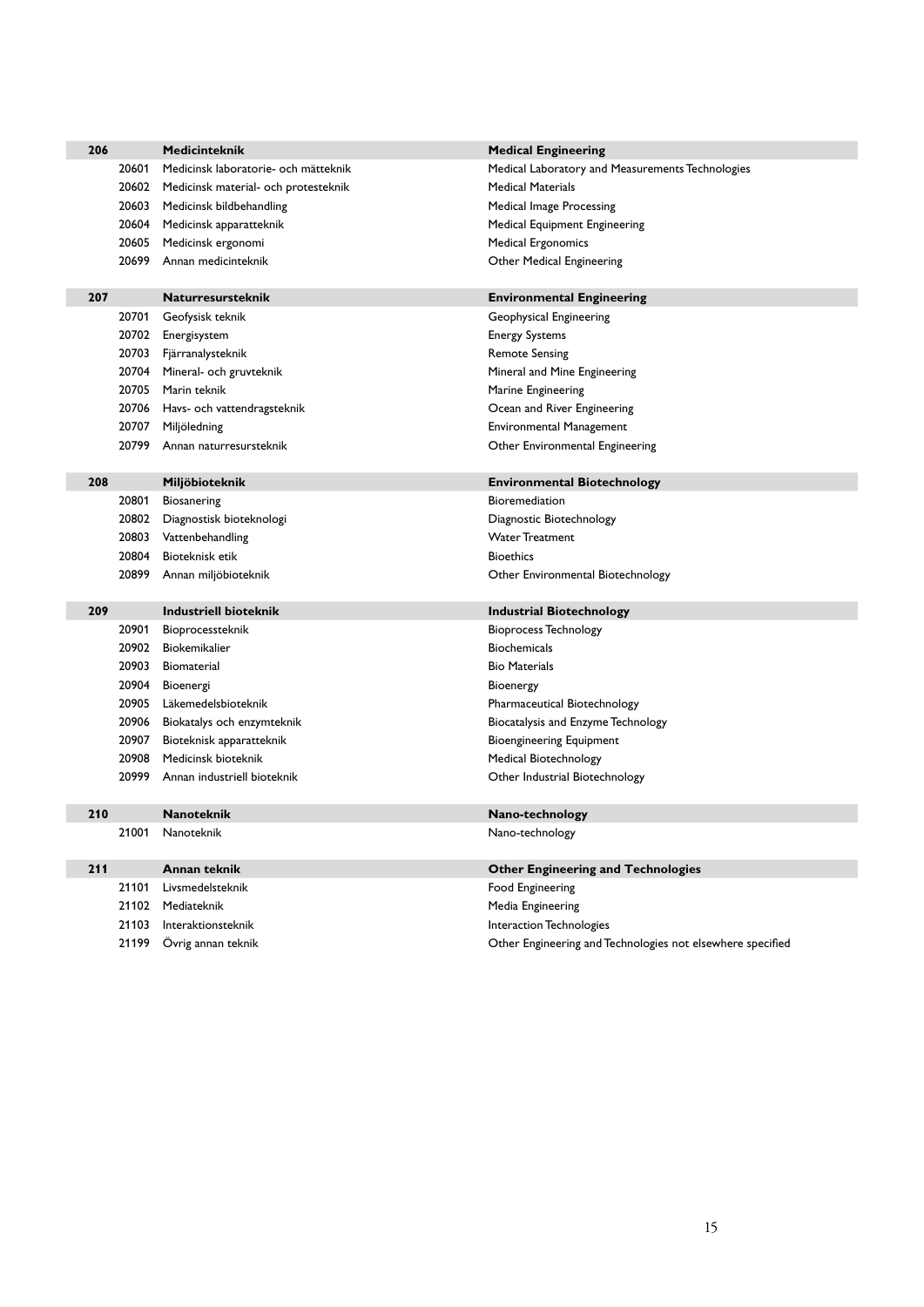### **3 Medicin och hälsovetenskap Medical and Health Sciences**

| 301 |       | Medicinska och farmaceutiska grundvetenskaper       | <b>Basic Medicine</b>   |
|-----|-------|-----------------------------------------------------|-------------------------|
|     | 30101 | Farmaceutiska vetenskaper                           | <b>Pharmaceutical S</b> |
|     | 30102 | Farmakologi och toxikologi                          | Pharmacology an         |
|     | 30103 | Läkemedelskemi                                      | <b>Medicinal Chemi</b>  |
|     | 30104 | Samhällsfarmaci och klinisk farmaci                 | Social and Clinica      |
|     | 30105 | Neurovetenskaper                                    | Neurosciences           |
|     | 30106 | Fysiologi                                           | Physiology              |
|     | 30107 | Medicinsk genetik                                   | <b>Medical Genetics</b> |
|     | 30108 | Cell- och molekylärbiologi                          | Cell and Molecul        |
|     | 30109 | Mikrobiologi inom det medicinska området            | Microbiology in t       |
|     | 30110 | Immunologi inom det medicinska området              | Immunology in th        |
|     | 30199 | Andra medicinska och farmaceutiska grundvetenskaper | Other Basic Med         |

| Basic Medicin |
|---------------|
|               |

Pharmaceutical Sciences Pharmacology and Toxicology Medicinal Chemistry Social and Clinical Pharmacy Neurosciences Physiology **Medical Genetics** Cell and Molecular Biology Microbiology in the medical area Immunology in the medical area Other Basic Medicine

### **302 Klinisk medicin Clinical Medicine** 30201 Anestesi och intensivvård **Anesthesiology and Intensive Care** 30202 Hematologi **Hematology** Hematology 30203 Cancer och onkologi Cancer and Oncology 30204 Dermatologi och venereologi and Venereal Diseases Dermatology and Venereal Diseases 30205 Endokrinologi och diabetes Endocrinology and Diabetes 30206 Kardiologi Cardiac and Cardiovascular Systems 30207 Neurologi **Neurology** 30208 Radiologi och bildbehandling **Radiology, Nuclear Medicine and Medical Imaging** Radiology, Nuclear Medicine and Medical Imaging 30209 Infektionsmedicin and a state of the state of the line of the line of the line of the line of the line of the line of the line of the line of the line of the line of the line of the line of the line of the line of th 30210 Reumatologi och inflammation Rheumatology and Autoimmunity 30211 Ortopedi **Orthopaedics** 30212 Kirurgi **Surgery** Surgery 30213 Gastroenterologi Gastroenterology and Hepatology 30214 Urologi och njurmedicin and and an urology and Nephrology 30215 Psykiatri **Propinsi Psychiatry** Psychiatry 30216 Odontologi Dentistry 30217 Oftalmologi **Ophthalmology** 30218 Oto-rhino-laryngologi charged and a controllaryngology 30219 Lungmedicin och allergi and allergi and Allergy Respiratory Medicine and Allergy 30220 Reproduktionsmedicin och gynekologi Obstetrics, Gynaecology and Reproductive Medicine 30221 Pediatrik **Pediatrics** Pediatrics 30222 Geriatrik Geriatrics 30223 Klinisk laboratoriemedicin Clinical Laboratory Medicine 30224 Allmänmedicin General Practice 30299 Annan klinisk medicin Other Clinical Medicine

**303 Hälsovetenskap Health Sciences** <sup>30301</sup> Hälso- och sjukvårdsorganisation, hälsopolitik och hälsoekonomi Health Care Service and Management, Health Policy and Services and Health Economy 30302 Folkhälsovetenskap, global hälsa, socialmedicin och epidemiologi Public Health, Global Health, Social Medicine and Epidemiology 30303 Arbetsmedicin och miljömedicin Occupational Health and Environmental Health 30304 Näringslära Nutrition and Dietetics 30305 Omvårdnad Nursing 30306 Arbetsterapi Occupational Therapy 30307 Sjukgymnastik Physiotherapy 30308 Idrottsvetenskap Sport and Fitness Sciences 30309 Beroendelära Substance Abuse 30310 Medicinsk etik Medical Ethics and Medical Ethics Medical Ethics and Medical Ethics and Medical Ethics and Medical Ethics and Medical Ethics and Medical Ethics and Medical Ethics and Medical Ethics and Medical Ethics 30399 Annan hälsovetenskap Charles and Charles Community Community Community Community Community Community Community Community Community Community Community Community Community Community Community Community Community Commu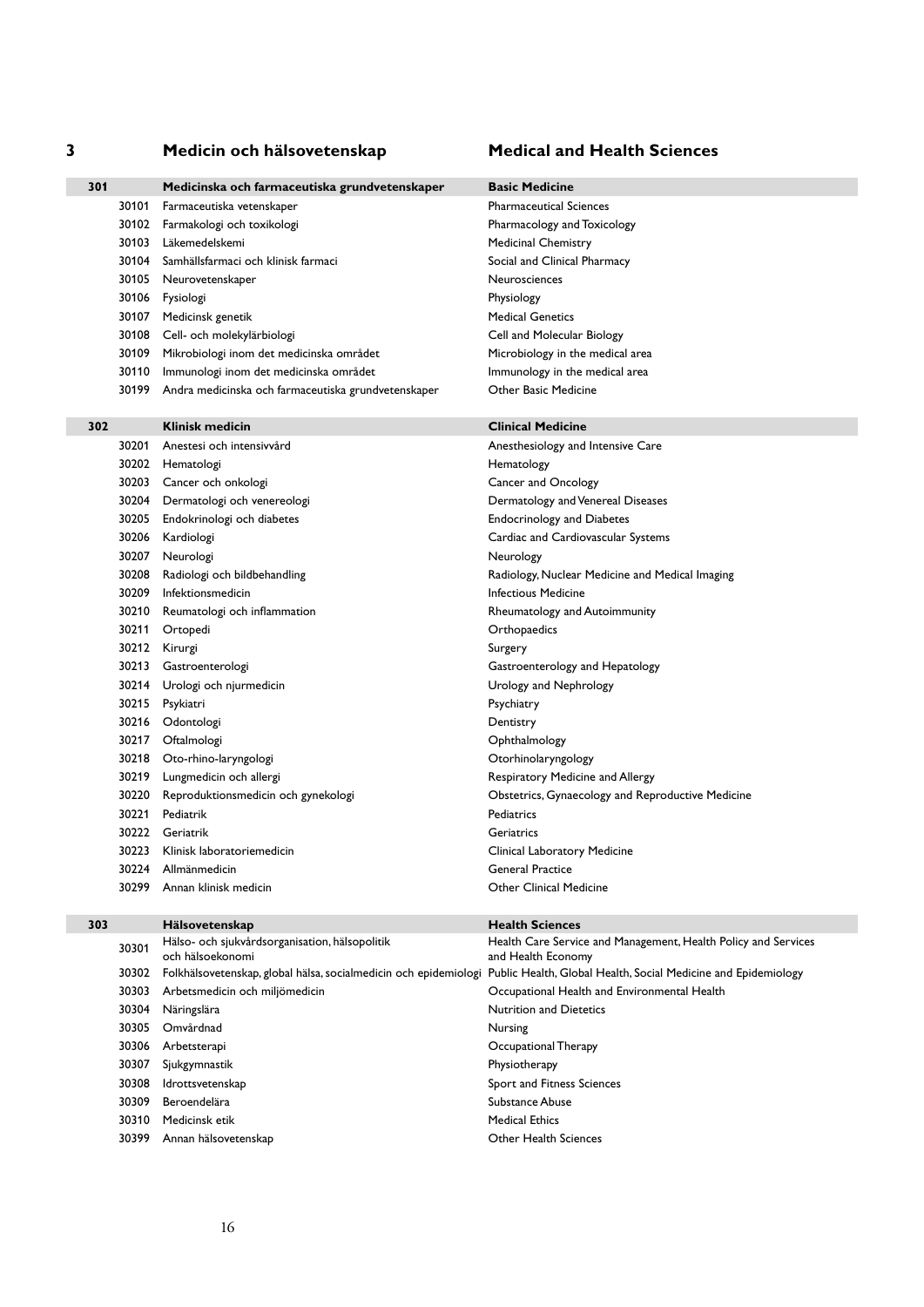| 304 |       | Medicinsk bioteknologi                                                                                                                     | <b>Medical Biotechnology</b>                                                                                                             |
|-----|-------|--------------------------------------------------------------------------------------------------------------------------------------------|------------------------------------------------------------------------------------------------------------------------------------------|
|     | 30401 | Medicinsk bioteknologi (inriktn. mot cellbiologi (inkl.<br>stamcellsbiologi), molekylärbiologi, mikrobiologi, biokemi eller<br>biofarmaci) | Medical Biotechnology (focus on Cell Biology (incl. Stem Cell Biology),<br>Molecular Biology, Microbiology, Biochemistry or Biopharmacy) |
|     | 30402 | Biomedicinsk laboratorievetenskap/teknologi                                                                                                | Biomedical Laboratory Science/Technology                                                                                                 |
|     | 30403 | Biomaterialvetenskap                                                                                                                       | <b>Biomaterials Science</b>                                                                                                              |
|     | 30499 | Annan medicinsk bioteknologi                                                                                                               | Other Medical Biotechnology                                                                                                              |
|     |       |                                                                                                                                            |                                                                                                                                          |
| 305 |       | Annan medicin och hälsovetenskap                                                                                                           | <b>Other Medical and Health Sciences</b>                                                                                                 |
|     | 30501 | Rättsmedicin                                                                                                                               | <b>Forensic Science</b>                                                                                                                  |
|     | 30502 | Gerontologi, medicinsk/hälsovetenskaplig inriktning<br>(Samhällsvetenskaplig inriktn.under 50999)                                          | Gerontology, specialising in Medical and Health Sciences (specialising in<br>Social Sciences to be 50999)                                |

30599 Övrig annan medicin och hälsovetenskap Other Medical and Health Sciences not elsewhere specified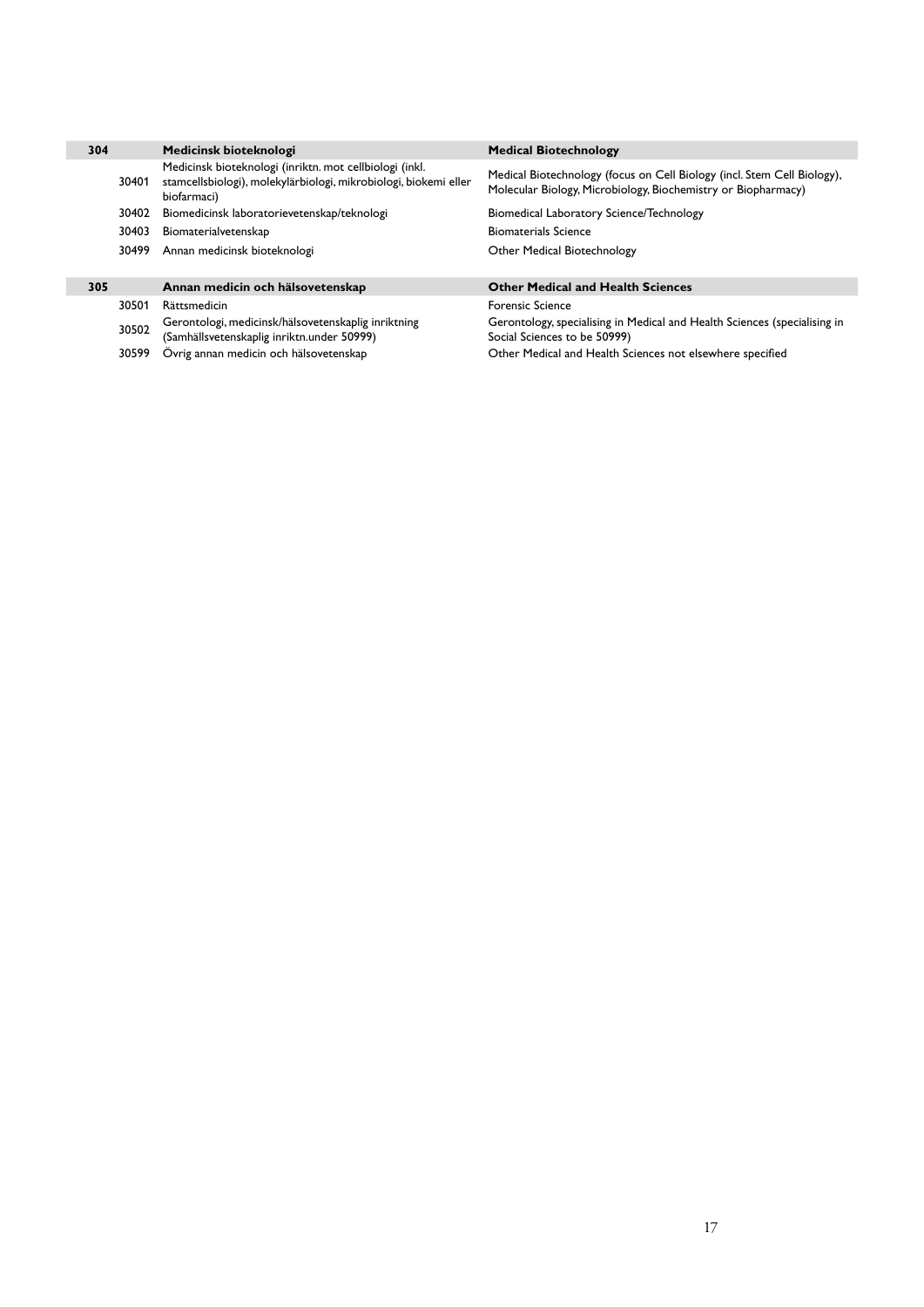## **4 Lantbruksvetenskap Agricultural Sciences**

| 401 |       | Lantbruksvetenskap, skogsbruk och fiske | <b>Agricultural, Forestry and Fisheries</b> |
|-----|-------|-----------------------------------------|---------------------------------------------|
|     | 40101 | Jordbruksvetenskap                      | Agricultural Science                        |
|     |       | Häri ingår:                             | Including:                                  |
|     |       | växtproduktion                          | <b>Plant Production</b>                     |
|     |       | genetik                                 | <b>Plant Genetics</b>                       |
|     |       | förädling                               | <b>Plant Breeding</b>                       |
|     |       | växtskydd                               | <b>Plant Protection</b>                     |
|     |       | patologi                                | Plant Pathology                             |
|     |       | jordbruksekologi                        | Agricultural Ecology                        |
|     |       | agroteknologi                           | Agricultural Technology                     |
|     |       | agrarhistoria                           | Agricultural History                        |
|     | 40102 | Trädgårdsvetenskap/hortikultur          | Horticulture                                |
|     |       | 40103 Livsmedelsvetenskap               | <b>Food Science</b>                         |
|     |       | Häri ingår:                             | Including:                                  |
|     |       | produktkvalitet                         | Product Quality                             |
|     |       | vegetabilier                            | Vegetables                                  |
|     |       | mjölk                                   | <b>Milk</b>                                 |
|     |       | kött                                    | Meat                                        |
|     |       | fisk                                    | Fish                                        |
|     | 40104 | Skogsvetenskap                          | <b>Forest Science</b>                       |
|     |       | Häri ingår:                             | Including:                                  |
|     |       | inventering                             | Forest Inventory                            |
|     |       | planering                               | Forest Planning                             |
|     |       | skötsel                                 | Silviculture                                |
|     |       | produktion                              | <b>Forest Protection</b>                    |
|     |       | föryngring                              | Regeneration                                |
|     |       | hushållning                             | Forest Management                           |
|     |       | genetik                                 | <b>Forest Genetics</b>                      |
|     |       | mykologi                                | Forest Mycology                             |
|     |       | patologi                                | Forest Pathology                            |
|     |       | skogsteknologi                          | Forest Technology                           |
|     |       | skogshistoria                           | Forest History                              |
|     |       | 40105 Trävetenskap                      | <b>Wood Science</b>                         |
|     |       | Häri ingår:                             | Including:                                  |
|     |       | träteknologi                            | Wood Technology                             |
|     | 40106 | Markvetenskap                           | Soil Science                                |
|     |       | Häri ingår:                             | Including:                                  |
|     |       | biogeofysik                             | Biogeophysics                               |
|     |       | biogeokemi                              | Biogeochemistry                             |
|     |       | markmikrobiologi                        | Soil Micobiology                            |
|     |       | växt-mark interaktioner                 | Plant-Soil Interactions                     |
|     | 40107 | Fisk- och akvakulturforskning           | Fish and Aquacultural Science               |
|     |       | Häri ingår:                             | Including:                                  |
|     |       | fiskodling                              | Fishfarming                                 |
|     |       | genetik                                 | <b>Fish Genetics</b>                        |
|     |       | avel                                    | Fish Breeding                               |
|     |       | fiskpopulationsbiologi                  | Fish Ecology                                |
|     |       | fisketologi                             | Fish Ethology                               |
|     | 40108 | Landskapsarkitektur                     | Landscape Architecture                      |
|     |       | Häri ingår:                             | Including:                                  |
|     |       | planering                               | Planning                                    |
|     |       | design                                  | Design                                      |
|     |       | vård                                    | Management                                  |
|     |       |                                         |                                             |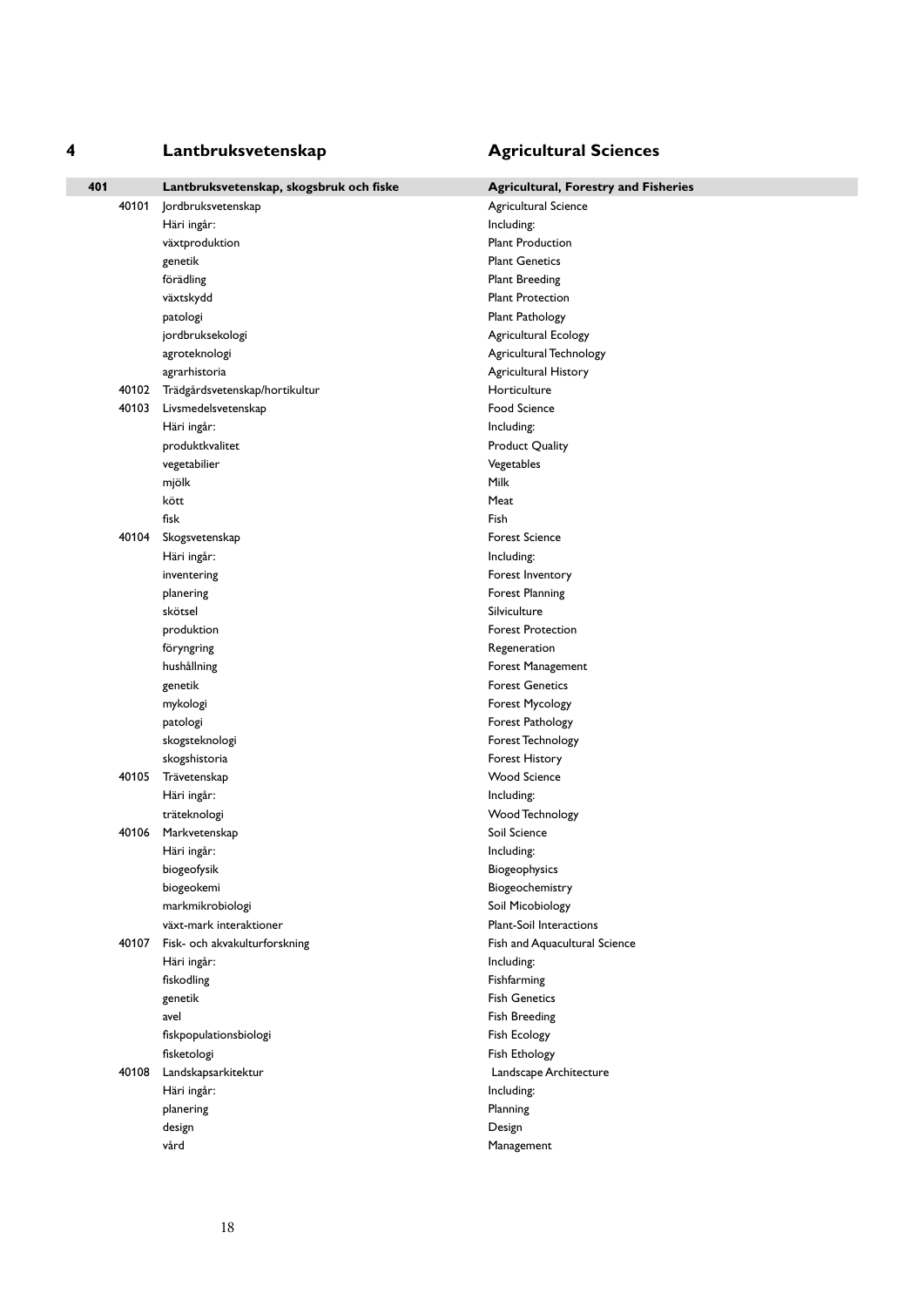| 402 |       | Husdjursvetenskap                                   | <b>Animal and Dairy Sience</b>                             |
|-----|-------|-----------------------------------------------------|------------------------------------------------------------|
|     | 40201 | Husdjursvetenskap                                   | Animal and Dairy Science.                                  |
|     |       | Häri ingår:                                         | Including:                                                 |
|     |       | utfodring och vård                                  | Husbandary                                                 |
|     |       | etologi                                             | Ethology                                                   |
|     |       | genetik och avel                                    | Genetics and Breeding                                      |
|     |       | husdjurshygien                                      | Animal Hygiene                                             |
|     |       | nutrition och vård                                  | Nutrition and Management                                   |
|     |       | djuretik                                            | <b>Animal Ethics</b>                                       |
|     |       |                                                     |                                                            |
| 403 |       | Veterinärmedicin                                    | <b>Veterinary Science</b>                                  |
|     | 40301 | Medicinsk biovetenskap                              | <b>Medical Bioscience</b>                                  |
|     |       | Häri ingår:                                         | Including:                                                 |
|     |       | anatomi                                             | Anatomy                                                    |
|     |       | fysiologi                                           | Physiology                                                 |
|     |       | biokemi                                             | Biochemistry                                               |
|     |       | 40302 Patobiologi                                   | Pathobiology                                               |
|     |       | Häri ingår:                                         | Including:                                                 |
|     |       | immunologi                                          | Immunology                                                 |
|     |       | mikrobiologi                                        | Microbiology                                               |
|     |       | patologi                                            | Pathology                                                  |
|     |       | toxikologi                                          | Toxicology                                                 |
|     |       | farmakologi                                         | Pharmacology                                               |
|     |       | livsmedelssäkerhet                                  | Food Safety                                                |
|     | 40303 | Klinisk vetenskap                                   | Clinical Science                                           |
|     |       | Häri ingår:                                         | Including:                                                 |
|     |       | anestesiologi                                       | Anesthesiology                                             |
|     |       | diagnostik                                          | Diagnostics                                                |
|     |       | djuromvårdnad                                       | Veterinary Nursing                                         |
|     |       | epidemiologi                                        | Epidemiology                                               |
|     |       | kirurgi                                             | Surgery                                                    |
|     |       | medicin                                             | Medicine                                                   |
|     |       | reproduktion                                        | Reproduction                                               |
|     |       | 40304 Annan veterinärmedicin                        | Other Veterinary Science                                   |
|     |       | Häri ingår:                                         | Including:                                                 |
|     |       | djuretik                                            | <b>Animal Ethics</b>                                       |
|     |       |                                                     |                                                            |
| 404 |       | Bioteknologi med applikationer på växter och djur   | <b>Agricultural Biotechnology</b>                          |
|     | 40401 | Växtbioteknologi                                    | Plant Biotechnology                                        |
|     |       | Häri ingår:                                         | Including:                                                 |
|     |       | skogsbioteknologi                                   | Forest Biotechnology                                       |
|     |       | genteknologi                                        | Gene Technology                                            |
|     |       | 40402 Genetik och förädling inom lantbruksvetenskap | Genetics and Breeding in Agricultural Sciences             |
|     |       | Häri ingår:                                         | Including:                                                 |
|     |       | mikroorganismer                                     | Microorganisms                                             |
|     |       | svampar                                             | Fungi                                                      |
|     |       | växter och djur inom lantbruksvetenskapsområdet     | Plants and Animals in Agricultural Sciences                |
|     |       |                                                     |                                                            |
| 405 |       | Annan lantbruksvetenskap                            | <b>Other Agricultural Sciences</b>                         |
|     | 40501 | Förnyelsebar bioenergi                              | Renewable Bioenergy Research                               |
|     |       | 40502 Vilt- och fiskeförvaltning                    | Fish and Wildlife Management                               |
|     |       | Häri ingår:                                         | Including:                                                 |
|     |       | jakt                                                | Hunting                                                    |
|     | 40503 | Lantbrukets arbetsmiljö och säkerhet                | Agricultural Occupational Health and Safety                |
|     | 40504 | Miljö- och naturvårdsvetenskap                      | Environmental Sciences related to Agriculture and Land-use |
|     |       | Häri ingår:                                         | Including:                                                 |
|     |       | biodiversitet                                       | Research on Biodiversity                                   |
|     |       | risk                                                | Risks                                                      |
|     |       | etikforskning                                       | <b>Ethics</b>                                              |
|     | 40599 | Övrig annan lantbruksvetenskap                      | Other Agricultural Sciences not elsewhere specified        |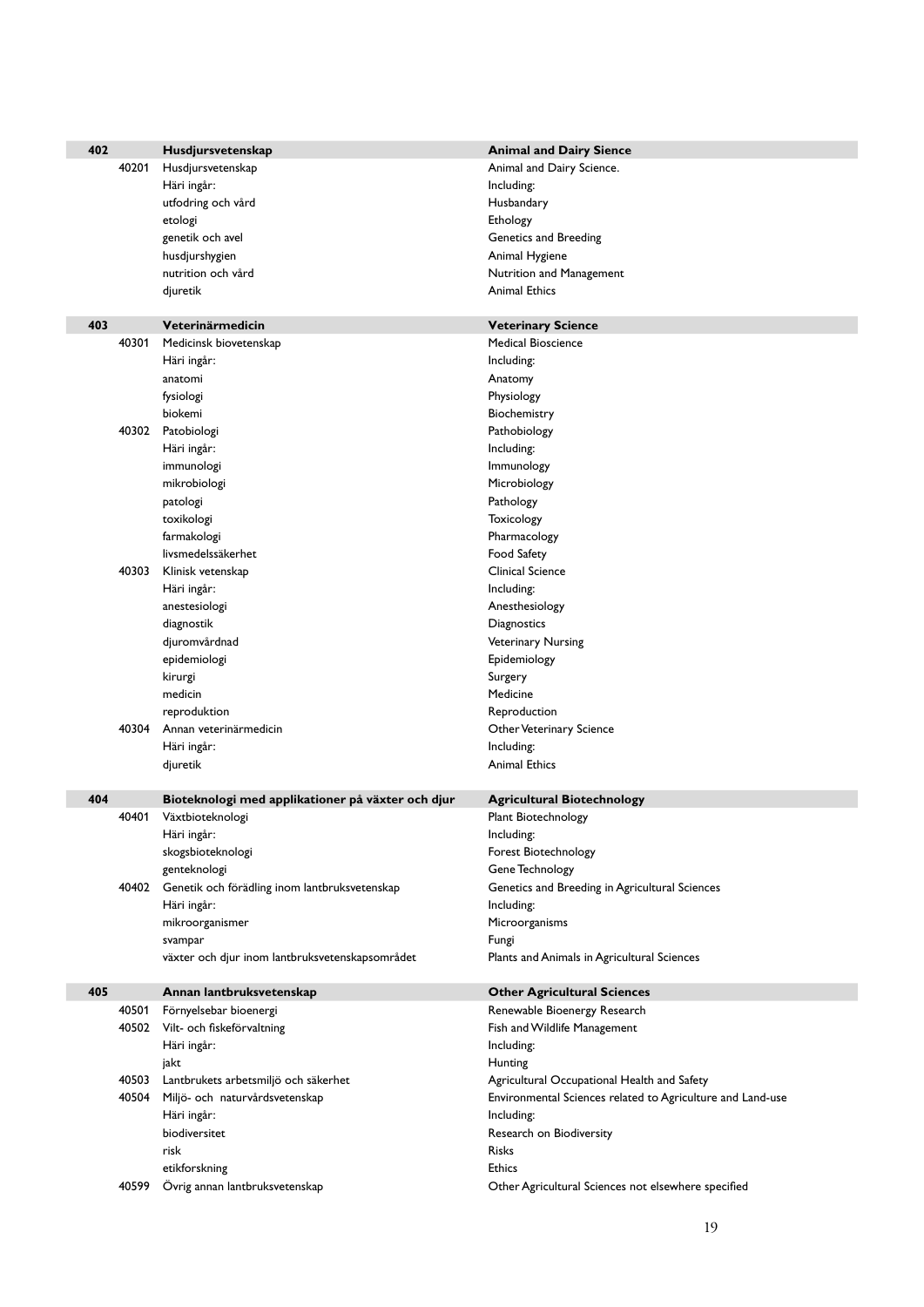| 5   |       | Samhällsvetenskap                                              | <b>Social Sciences</b>                                         |
|-----|-------|----------------------------------------------------------------|----------------------------------------------------------------|
| 501 |       | Psykologi                                                      | <b>Psychology</b>                                              |
|     | 50101 | Psykologi (exklusive tillämpad psykologi)                      | Psychology (excluding Applied Psychology)                      |
|     |       | 50102 Tillämpad psykologi                                      | <b>Applied Psychology</b>                                      |
|     |       | Häri ingår:                                                    | Including:                                                     |
|     |       | klinisk psykologi                                              | Clinical Psychology                                            |
|     |       | psykoterapi                                                    | Psychotherapy                                                  |
|     |       |                                                                |                                                                |
| 502 |       | Ekonomi och näringsliv                                         | <b>Economics and Business</b>                                  |
|     | 50201 | Nationalekonomi                                                | Economics                                                      |
|     | 50202 | Företagsekonomi                                                | <b>Business Administration</b>                                 |
|     | 50203 | Ekonomisk historia                                             | <b>Economic History</b>                                        |
| 503 |       | Utbildningsvetenskap                                           | <b>Educational Sciences</b>                                    |
|     | 50301 | Pedagogik                                                      | Pedagogy                                                       |
|     |       | Häri ingår:                                                    | Including:                                                     |
|     |       | special- och andra inriktningar av pedagogik                   | Special Needs- and other orientations of Pedagogy              |
|     |       | 50302 Didaktik                                                 | <b>Didactics</b>                                               |
|     |       | Häri ingår:                                                    | Including:                                                     |
|     |       | allmän- och ämnesdidaktik                                      | General and Subject Didactics                                  |
|     | 50303 | Lärande                                                        | Learning                                                       |
|     | 50304 | Pedagogiskt arbete                                             | Pedagogical Work                                               |
| 504 |       | Sociologi                                                      | Sociology                                                      |
|     | 50401 | Sociologi (exklusive socialt arbete, socialpsykologi och       | Sociology (excluding Social Work, Social Psychology and Social |
|     |       | socialantropologi)                                             | Anthropology)                                                  |
|     | 50402 | Socialt arbete                                                 | Social Work                                                    |
|     | 50403 | Socialpsykologi                                                | Social Psychology                                              |
|     | 50404 | Socialantropologi                                              | Social Anthropology                                            |
| 505 |       | Juridik                                                        | Law                                                            |
|     | 50501 | Juridik (exklusive juridik och samhälle)                       | Law (excluding Law and Society)                                |
|     | 50502 | Juridik och samhälle                                           | Law and Society                                                |
|     |       | Häri ingår:                                                    | Including:                                                     |
|     |       | rättssociologi                                                 | Sociology of Law                                               |
|     |       | kriminologi                                                    | Criminology                                                    |
| 506 |       | <b>Statsvetenskap</b>                                          | <b>Political Science</b>                                       |
|     | 50601 | Statsvetenskap (exklusive studier av offentlig förvaltning och | Political Science (excluding Public Administration Studies and |
|     |       | globaliseringsstudier)                                         | Globalisation Studies)                                         |
|     | 50602 | Studier av offentlig förvaltning                               | <b>Public Administration Studies</b>                           |
|     | 50603 | Globaliseringsstudier                                          | <b>Globalisation Studies</b>                                   |
| 507 |       | Social och ekonomisk geografi                                  | Social and Economic Geography                                  |
|     | 50701 | Kulturgeografi                                                 | Human Geography                                                |
|     | 50702 | Ekonomisk geografi                                             | Economic Geography                                             |
|     |       | Häri ingår:                                                    | Including:                                                     |
|     |       | teman som t.ex. turism                                         | Themes for example Tourism                                     |
|     |       |                                                                |                                                                |
| 508 | 50801 | Medie- och kommunikationsvetenskap<br>Medievetenskap           | <b>Media and Communications</b><br>Media Studies               |
|     | 50802 | Kommunikationsvetenskap                                        | <b>Communication Studies</b>                                   |
|     | 50803 | Mänsklig interaktion med IKT                                   | Human Aspects of ICT                                           |
|     |       | Systemvetenskap, informationssystem och informatik med         |                                                                |
|     | 50804 | samhällsvetenskaplig inriktning                                | Information Systems, Social aspects                            |
|     | 50805 | Biblioteks-och informationsvetenskap                           | <b>Information Studies</b>                                     |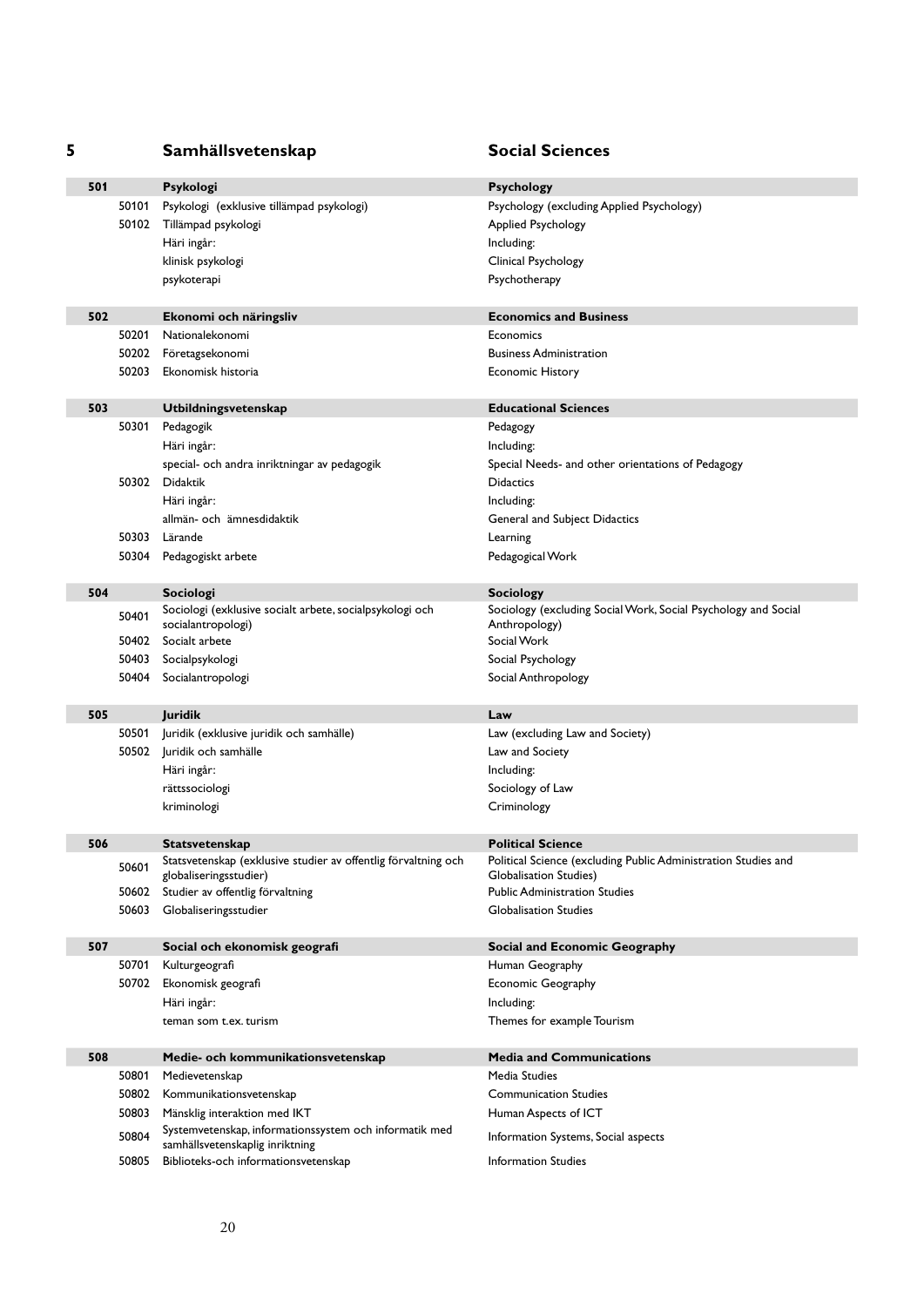| 509   | Annan samhällsvetenskap                                | <b>Other Social Sciences</b>                  |
|-------|--------------------------------------------------------|-----------------------------------------------|
| 50901 | Tvärvetenskapliga studier inom samhällsvetenskap       | Social Sciences Interdisciplinary             |
|       | Häri ingår:                                            | Including:                                    |
|       | freds- och konfliktforskning                           | Peace and Conflict Research                   |
|       | studier om ett hållbart samhälle                       | Studies on Sustainable Society                |
| 50902 | Genusstudier                                           | <b>Gender Studies</b>                         |
| 50903 | Arbetslivsstudier                                      | <b>Work Sciences</b>                          |
| 50904 | Internationell migration och etniska relationer (IMER) | International Migration and Ethnic Relations  |
| 50999 | Övrig annan samhällsvetenskap                          | Other Social Sciences not elsewhere specified |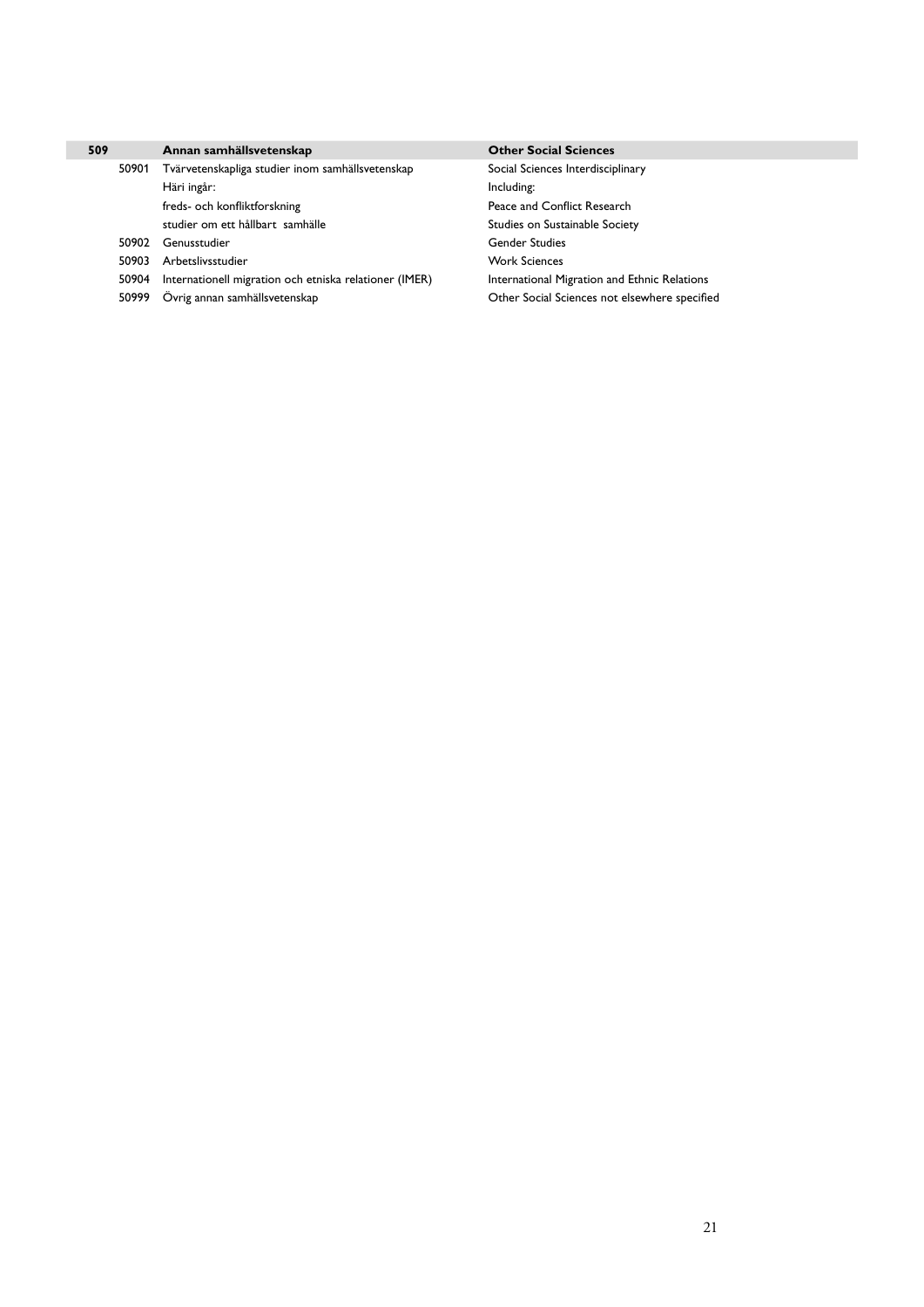| 6 |       | Humaniora                                             | <b>Humanities</b>                                    |
|---|-------|-------------------------------------------------------|------------------------------------------------------|
|   | 601   | Historia och arkeologi                                | <b>History and Archaeology</b>                       |
|   | 60101 | Historia                                              | History                                              |
|   |       | 60102 Teknikhistoria                                  | History of Technology                                |
|   |       | 60103 Arkeologi                                       | Archaeology                                          |
|   |       |                                                       |                                                      |
|   | 602   | Språk och litteratur                                  | <b>Languages and Literature</b>                      |
|   | 60201 | Jämförande språkvetenskap och allmän lingvistik       | General Language Studies and Linguistics             |
|   |       | 60202 Studier av enskilda språk                       | Specific Languages                                   |
|   |       | 60203 Litteraturvetenskap                             | General Literary studies                             |
|   |       | Häri ingår:                                           | Including:                                           |
|   |       | litteraturteori                                       | Literary Theory                                      |
|   | 60204 | Litteraturstudier                                     | Specific Literatures                                 |
|   |       | Häri ingår:                                           | Including:                                           |
|   |       | litteraturer från särskilda språkområden              | Literature from specific Language areas              |
|   |       |                                                       |                                                      |
|   | 603   | Filosofi, etik och religion                           | Philosophy, Ethics and Religion                      |
|   | 60301 | Filosofi                                              | Philosophy                                           |
|   |       | 60302 Etik                                            | <b>Ethics</b>                                        |
|   | 60303 | Religionsvetenskap                                    | Religious Studies                                    |
|   |       | Häri ingår:                                           | Including:                                           |
|   |       | religionsbeteendevetenskap                            | Social Sciences of Religions                         |
|   |       | tros- och livsåskådningsvetenskap/systematisk teologi | Studies in Faiths and Ideologies/Systematic Theology |
|   |       | bibelvetenskap                                        | <b>Biblical Studies</b>                              |
|   |       | kyrkovetenskap                                        | Ecclesiology/ Practical Theology                     |
|   |       | kyrkohistoria                                         | Church History                                       |
|   | 60304 | Religionshistoria                                     | History of Religions                                 |
|   | 60305 | Idé- och lärdomshistoria                              | History of Ideas                                     |
|   |       |                                                       |                                                      |
|   | 604   | Konst                                                 | Arts                                                 |
|   | 60401 | Bildkonst                                             | <b>Visual Arts</b>                                   |
|   |       | 60402 Musik                                           | Music                                                |
|   |       | 60403 Litterär gestaltning                            | Literary Composition                                 |
|   |       | 60404 Scenkonst                                       | Performing Arts                                      |
|   |       | 60405 Arkitektur                                      | Architecture                                         |
|   |       | 60406 Design                                          | Design                                               |
|   | 60407 | Konstvetenskap                                        | Art History                                          |
|   | 60408 | Musikvetenskap                                        | Musicology                                           |
|   | 60409 | Teatervetenskap                                       | Performing Art Studies                               |
|   | 60410 | Filmvetenskap                                         | Studies on Film                                      |
|   |       |                                                       |                                                      |
|   | 605   | Annan humaniora                                       | <b>Other Humanities</b>                              |
|   | 60501 | Antikvetenskap                                        | Classical Archaeology and Ancient History            |
|   | 60502 | Kulturstudier                                         | <b>Cultural Studies</b>                              |
|   | 60503 | Etnologi                                              | Ethnology                                            |
|   | 60599 | Övrig annan humaniora                                 | Other Humanities not elsewhere specified             |